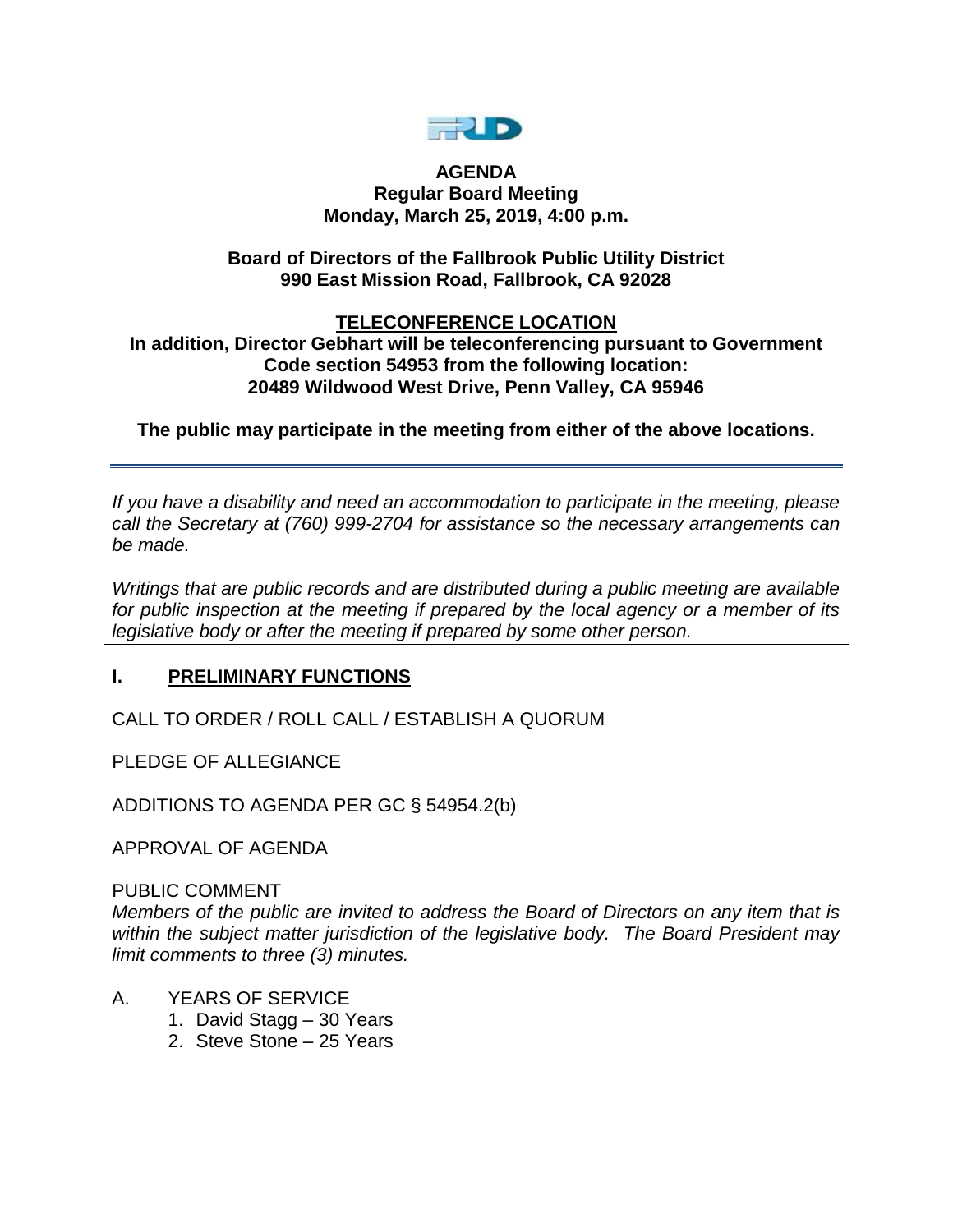- **II. CONSENT CALENDAR-------------------------------------------------------- (ITEMS B – E)** *All items appearing on the Consent Calendar may be disposed of by a single motion. Items shall be removed from the Consent Calendar if any member of the Board of Directors or the public requests removal prior to a vote on a motion to approve the items. Such items shall be considered separately for action by the Board.*
- B. APPROVAL OF MINUTES
	- 1. January 28, 2019 Regular Board Meeting
	- 2. February 13, 2019 Special Board Meeting
	- 3. March 18, 2019 Special Board Meeting

*Recommendation: The Board approve the minutes of the aforementioned meeting(s) of the Board of Directors of the Fallbrook Public Utility District.* 

C. CONSIDER ADVANCE APPROVAL TO ATTEND MEETINGS

*Recommendation: That the Board authorize and approve in advance Directors' attendance to the California Special Districts Association's 2019 Special District Leadership Academy Conference, April 7–April 10, 2019, in San Diego, California.*

D. CONSIDER CLAIM BY CAROL JOHNSON FOR MATERIAL EXPENSE

*Recommendation: The Board deny the Claim for material expense in the amount of \$397.46 by Carol Johnson and forward the Claim to ACWA JPIA for resolution.* 

E. CONSIDER LETTER OF SUPPORT FOR SB 669 (CABALLERO)—SAFE DRINKING WATER TRUST

*Recommendation: The Board authorize a letter of supporting SB 669 (Caballero)—Safe Drinking Water Trust and direct staff to distribute the letter of support to the District's legislators, the Senate Environmental Quality Committee Members, the Committee's Chief Consultant, and the author of the Bill.* 

- **III. INFORMATION---------------------------------------------------------------------(ITEMS F – I)**
- F. PRESENTATION OF CHECK BY THE ASSOCIATION OF CALIFORNIA WATER AGENCIES JOINT POWERS INSURANCE AUTHORITY (ACWA JPIA)

*Presented by: David Drake, ACWA JPIA Executive Committee*

G. REGIONAL CONSERVATION PROGRAMS

*Presented by: Lance Andersen, Mission Resource Conservation District*

H. FISCAL YEAR 2018-19 CAPITAL BUDGET UPDATE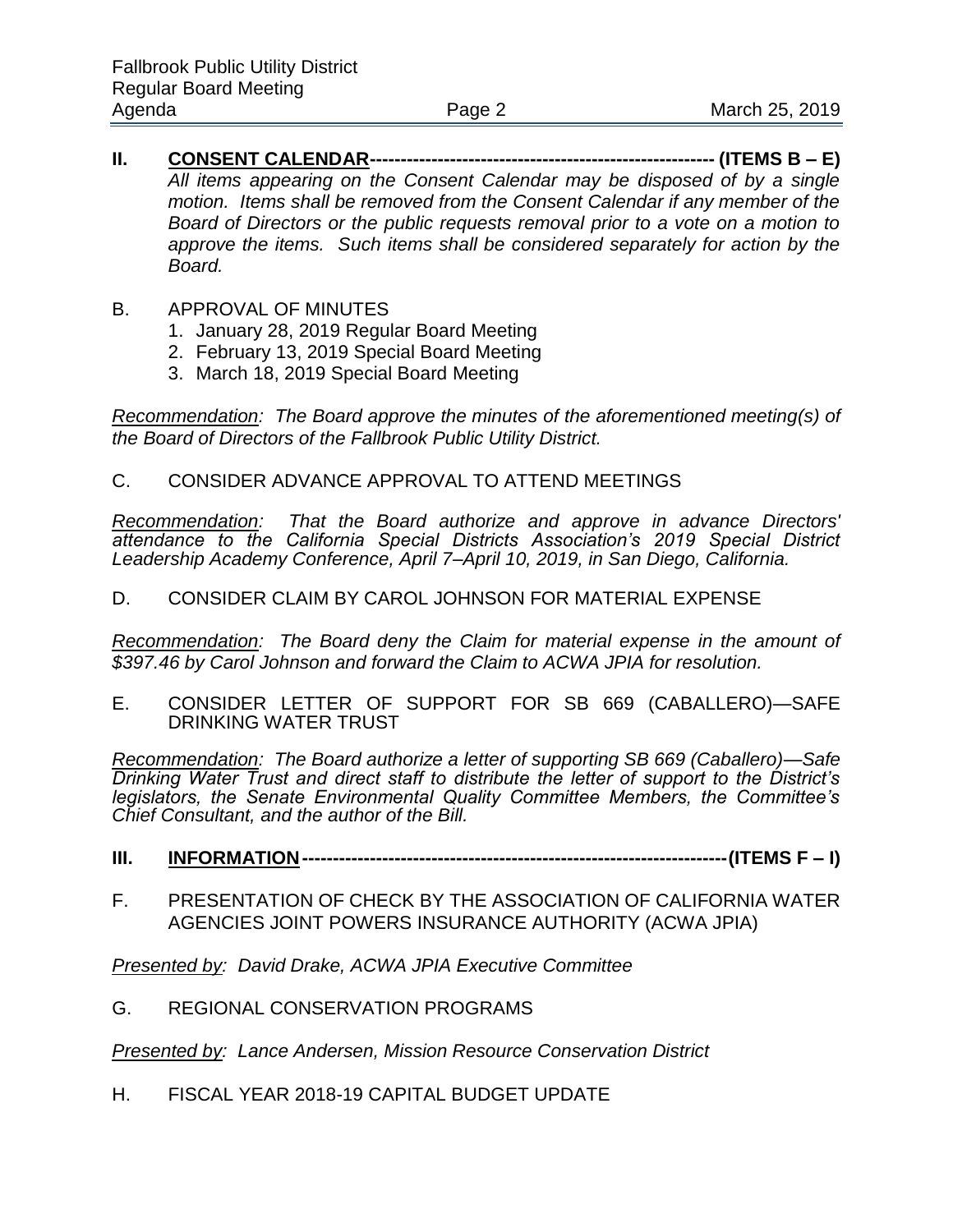*Presented by: Aaron Cook, Senior Engineer*

### I. NAVAL WEAPONS STATIONS DELIVERIES

*Presented by: David Shank, Assistant General Manager/CFO*

# **IV. ACTION / DISCUSSION CALENDAR --------------------------------------(ITEMS J – K)**

J. CONSIDER SAN DIEGO LOCAL AGENCY FORMATION COMMISSION SPECIAL DISTRICTS BALLOT FOR REGULAR AND ALTERNATE MEMBERS

*Recommendation: The Board consider the candidates for one regular and two alternate special districts members to serve on the San Diego Local Agency Formation Commission and authorize the Board President to cast the District's vote.* 

K. CONSIDER CALIFORNIA SPECIAL DISTRICTS ASSOCIATION BOARD OF DIRECTORS CALL FOR NOMINATIONS SEAT B; Draft Resolution No. 4964

*Recommendation: Staff supports the Board's direction.* 

# **V. ORAL/WRITTEN REPORTS-----------------------------------------------------(ITEMS 1–8)**

- 1. General Counsel
- 2. SDCWA Representative Report
- 3. General Manager a. Engineering and Operations Report
- 4. Assistant General Manager/Chief Financial Officer
	- a. Treasurer's Report
	- b. Budget Status Report
	- c. Warrant List
- 5. Public Affairs Specialist
- 6. Notice of Approval of Per Diem for Meetings Attended
- 7. Director Comments/Reports on Meetings Attended
- 8. Miscellaneous

### ADJOURN TO CLOSED SESSION

#### **VI. CLOSED SESSION**

- 1. CONFERENCE WITH LEGAL COUNSEL ANTICIPATED LITIGATION SIGNIFICANT EXPOSURE TO LITIGATION PER GC § 54956.9 (d)(2)
	- ONE (1) POTENTIAL CASE

### RECONVENE TO OPEN SESSION